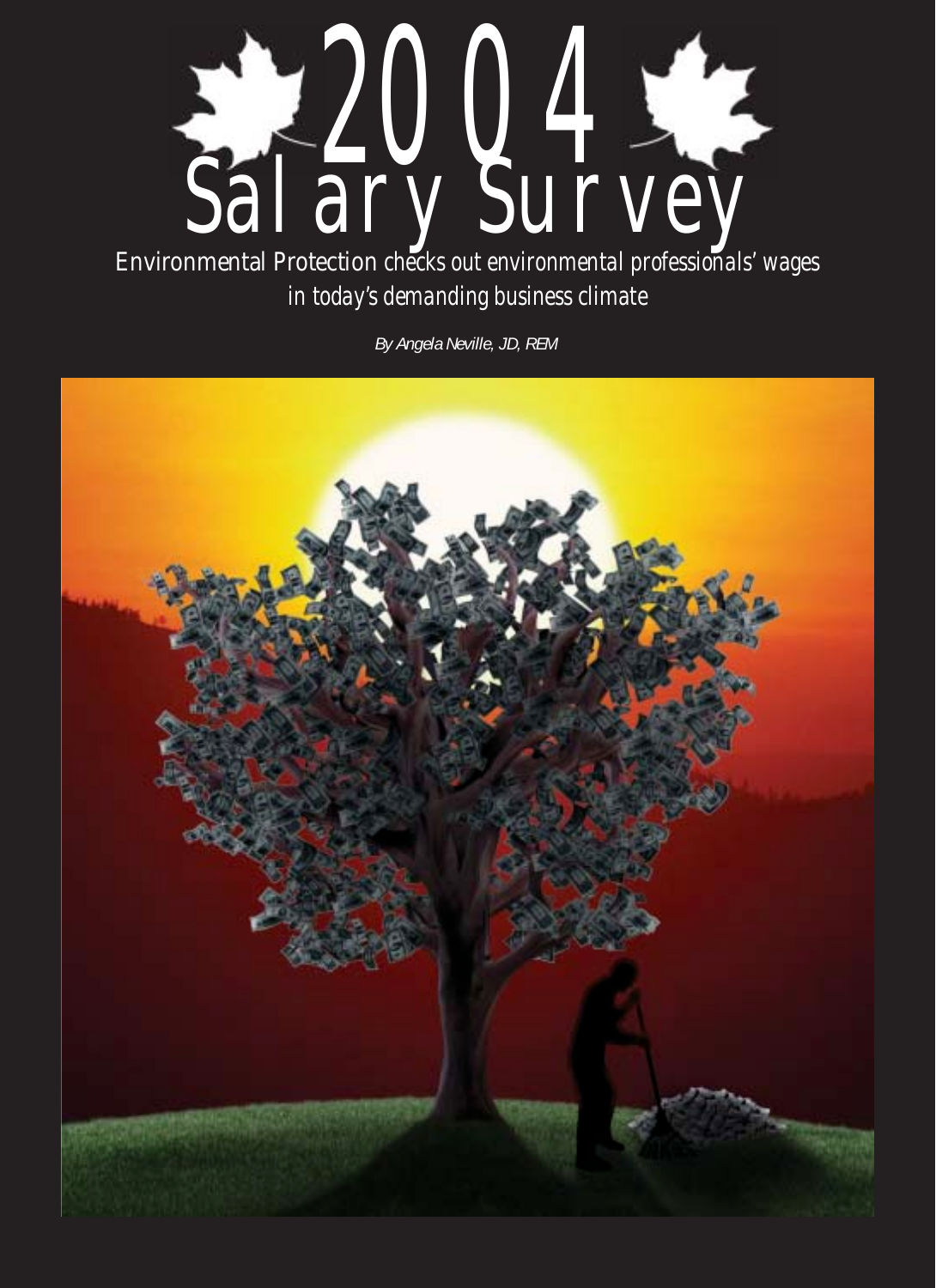*Exampled to Dummies* and other tomes about proper manners<br>probably say that it's in bad ta<br>snoop around trying to find out how tomes about proper manners would probably say that it's in bad taste to snoop around trying to find out how much money other people earn from their jobs. It's natural, however, to wonder about the current salaries in your industry if you're planning to switch jobs or just want to see how your present salary compares to those of your peers.

But short of brazenly asking your colleagues about their salaries when you see them at professional meetings or breaking into the filing cabinet of your company's H.R. department to rifle through your coworkers' personnel records, it's hard to get access to such

significant role in the upcoming 2004 U.S. presidential election. We received a wide range of responses. The most frequently mentioned environmental issues viewed as potentially impacting this election year include the following: air quality, water quality, alternative energy source development, ocean health, global warming, mercury levels in drinking water and fish, loss of habitat for endangered species, and the relaxation of environmental standards to make them more "industry friendly."

On the flip side, a male consultant from Fairfax, Va., said, "There are no major environmental concerns the public is interested in....The environmental concerns are unable to compete with larger

abroad as our domestic supplies are limited. Exploration of new domestic sources may pose significant risks to currently undisturbed natural habitat."

The Bush administration received a number of jabs from our respondents. "Cowboys don't cut it. The Marlboro man smoked himself to death," quipped a female academic from Rock Hill, S.C. Another respondent, a male engineer who works for the government in Ancortes, Wash., focused on what he described as "the executive branch's arrogance toward environmental issues and the gutting of important gains via changes or reinterpretations of the Clean Water Act and the Clean Air Act, which give industry far too



sensitive information. That's where we can help by being your discreet source of up-to-date salary information pertaining to today's environmental field.

To accomplish this, we conducted our 2004 Salary Survey online and asked our readers to complete a one-page questionnaire. We then crunched the numbers to come up with a profile of the survey respondents' salaries based upon a variety of criteria, such as job titles and gender.

#### **Environmental Issues' Impact on U.S. Politics**

We asked the survey respondents if they thought environmental issues will play a

issues, including internal and international matters."

A female division-level manager from Kent., Wash., commented, "The president will have to balance the requirements of business to make a profit and the need of the general populace to have cleaner air, water, and land. Satisfying the majority is and will continue to be a challenging task, especially when conflicting interests compete for the same resources."

A male health and safety supervisor from Paintsville, Ky., stated, "Our current political direction values current societal wants over environmental sustainability. We are dependent on fossil fuels from

much 'responsibility' to self-regulate."

A male health and safety specialist from Grand Rapids, Mich., said, "Obviously, if we get a strong Democrat into office, environmental issues will move to a more important level as opposed to the current situation under the Bush administration."

In contrast, only one respondent made a negative comment about U.S. Sen. John Kerry, who at press time appears to be the most likely candidate whom the Democratic Party will select to run against President Bush this year. A male consultant from Chicago, emphasized the fact that Kerry's home state of Massachusetts' rejection of the use of wind power

| Average Salary by Job Title and Gender, Plus Bonus |             |               |                      |                    |  |  |  |  |
|----------------------------------------------------|-------------|---------------|----------------------|--------------------|--|--|--|--|
| <b>Job Title</b>                                   | <b>Male</b> | <b>Female</b> | <b>Total Average</b> | <b>Bonus</b>       |  |  |  |  |
| <b>Consultant</b>                                  | \$76.459    | \$57,613      | \$73,040             | S <sub>6.174</sub> |  |  |  |  |
| Corporate level manager                            | \$86,135    | \$80,077      | \$85,436             | \$8,706            |  |  |  |  |
| <b>Corporate level staff</b>                       | \$72,638    | \$66,745      | \$71.889             | \$7.048            |  |  |  |  |
| <b>Divison level manager</b>                       | \$76,639    | \$71,691      | \$75,635             | \$10,898           |  |  |  |  |
| <b>Divison level staff</b>                         | \$67,145    | \$63,876      | \$66.184             | S <sub>6.727</sub> |  |  |  |  |
| <b>Engineer</b>                                    | \$67,674    | \$63,175      | \$66,447             | \$4,565            |  |  |  |  |
| <b>Plant Level Manager</b>                         | \$66,214    | \$57.819      | \$64.049             | \$5.548            |  |  |  |  |
| <b>Plant Level Staff</b>                           | \$59,752    | \$70,556      | \$62,468             | \$4,184            |  |  |  |  |
| <b>Plant Manager</b>                               | \$71,050    | \$61,260      | \$68,922             | \$3,489            |  |  |  |  |
| <b>Regulatory Compliance Specialist</b>            | \$57,047    | \$53,840      | \$55,974             | \$3,453            |  |  |  |  |
| <b>Health/Safety Supervisor</b>                    | \$56,686    | \$55,250      | \$56.254             | \$2,346            |  |  |  |  |
| <b>Scientist</b>                                   | \$63,676    | \$44,226      | \$59,491             | \$3,252            |  |  |  |  |
| <b>Trainer</b>                                     | \$57,000    | \$47,750      | \$53,300             | \$1,125            |  |  |  |  |
| <b>Other</b>                                       | \$56,638    | \$51,215      | \$54.744             | \$2,569            |  |  |  |  |

*\* denotes fewer than five responses*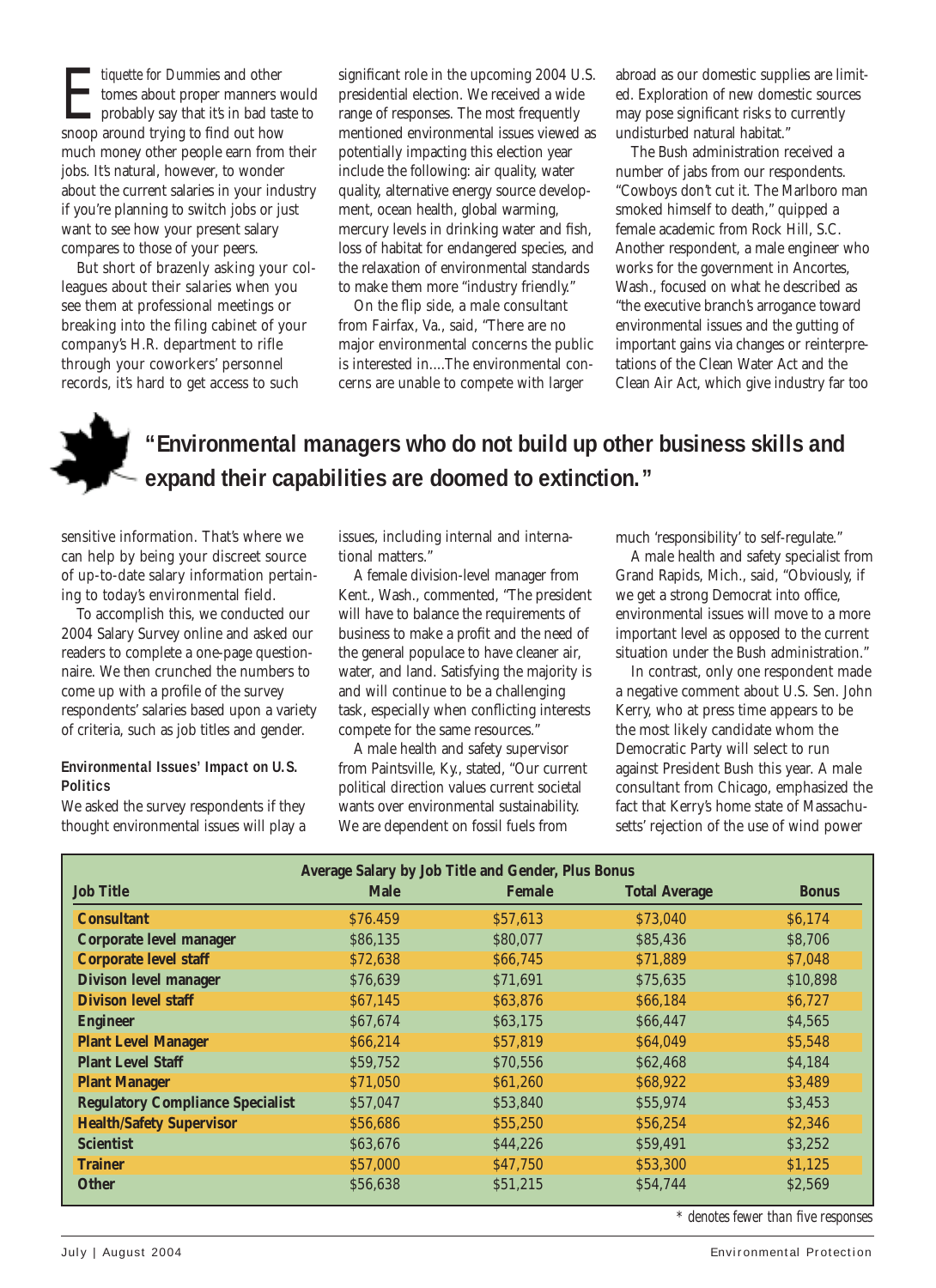along its shoreline could become an issue in this year's election.

### **Career Trends Affecting the Environmental Profession**



As part of our survey, we also questioned our readers about whether they worried that their current jobs would be outsourced to a lower-paid worker in a foreign country within the next five years.

"The biggest trend facing environmental professionals is the transfer of U.S. manufacturing facilities to overseas sources," said a male regulatory compliance specialist from Corpus Christi,

Texas. Another respondent, a female scientist from Mammoth Lake, Calif., echoed this view. "Environmental health and safety (EH&S) professionals are primarily used in manufacturing settings. Manufacturing is a dying breed here in the United States, thus the need for EH&S professionals will lessen. Yes, the migration of manufacturing will adversely impact the demand for my job," she commented.

Not all our survey participants, however, agreed with this viewpoint. A male engineer from Mansfield, Ohio, stated, "I am a contract consultant for the U.S.

Environmental Protection Agency (EPA). This job cannot for practical and political reasons be sent overseas. It has already been 'outsourced' from the federal government to a private firm contractor."

#### **Boosting Your Earning Potential**

Some of our respondents shared their strategies for helping environmental professionals increase their wages.

Putting a Darwinian spin on career management for environmental professionals, a male health and safety specialist from Deerfield Beach, Fla., said "Environmental managers who do not build up

| <b>Average Salary by Location</b> |           |                                      |          |                      |          |  |  |  |  |
|-----------------------------------|-----------|--------------------------------------|----------|----------------------|----------|--|--|--|--|
| Alabama                           | \$59,292  | Louisiana                            | \$52,483 | Ohio                 | \$60,758 |  |  |  |  |
| Alaska                            | \$55,233  | Maine                                | \$40,600 | <b>Oklahoma</b>      | \$52,926 |  |  |  |  |
| Arizona                           | \$61,015  | Maryland                             | \$69,275 | Oregon               | \$59.827 |  |  |  |  |
| <b>Arkansas</b>                   | \$73,325  | <b>Massachusetts</b>                 | \$71,593 | Pennsylvania         | \$78,970 |  |  |  |  |
| California                        | \$69,828  | Michigan                             | \$60,427 | Rhode Island         | \$55,000 |  |  |  |  |
| Colorado                          | \$70,534  | Minnesota                            | \$67,300 | South Carolina       | \$60,916 |  |  |  |  |
| Connecticut                       | \$60.847  | <b>Mississippi</b>                   | \$46,783 | South Dakota         | \$41,000 |  |  |  |  |
| Delaware                          | \$140,333 | <b>Missouri</b>                      | \$58,325 | Tennessee            | \$56,653 |  |  |  |  |
| Florida                           | \$57,467  | Montana<br><b>Nebraska</b><br>Nevada | \$39,803 | <b>Texas</b><br>Utah |          |  |  |  |  |
| Georgia                           | \$65,101  |                                      | \$62,228 |                      | \$69,437 |  |  |  |  |
| Hawaii                            | \$60,500  |                                      | \$60,840 |                      | \$61,500 |  |  |  |  |
| Idaho                             | \$62,000  | New Hampshire                        | \$68,750 | Vermont              | \$46.667 |  |  |  |  |
| <b>Illinois</b>                   | \$70,572  | New Jersey                           | \$70,676 | Virginia             | \$67,480 |  |  |  |  |
| Indiana                           | \$55,891  | New Mexico                           | \$54,556 | Washington           | \$62,147 |  |  |  |  |
| Iowa                              | \$63,273  | New York                             | \$70,553 | West Virginia        | \$49,000 |  |  |  |  |
| Kansas                            | \$102,500 | North Carolina                       | \$64,051 | Wisconsin            | \$60,531 |  |  |  |  |
| Kentucky                          | \$52,371  | North Dakota                         | \$58,650 | Wyoming              | \$62,667 |  |  |  |  |

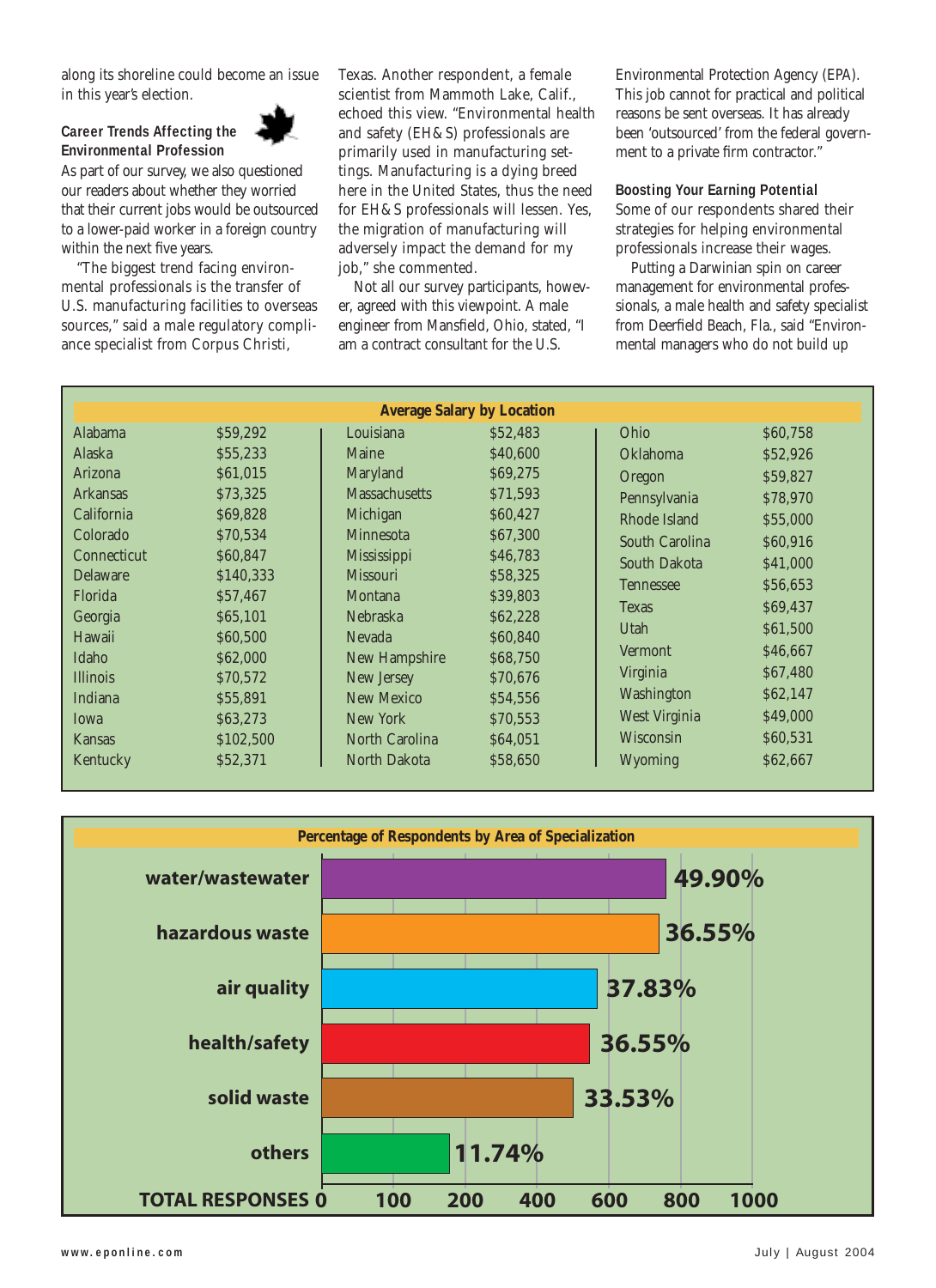

# **"The biggest trend facing environmental professionals is the transfer of U.S. manufacturing facilities to overseas sources."**

|                                           | <b>Average Salary of Top Five Job Titles</b> |                       |                      |                          |                                      |  |  |  |
|-------------------------------------------|----------------------------------------------|-----------------------|----------------------|--------------------------|--------------------------------------|--|--|--|
|                                           | 1. Regulatory Com-                           | 2.                    | 3.                   | 4. Health and            | 5. Corporate<br><b>Level Manager</b> |  |  |  |
|                                           | pliance Specialist                           | <b>Consultant</b>     | <b>Engineer</b>      | <b>Safety Supervisor</b> |                                      |  |  |  |
| <b>SECTOR</b>                             |                                              |                       |                      |                          |                                      |  |  |  |
| <b>Academia</b>                           | \$67,500*                                    |                       | \$73,333*            | \$61,013                 |                                      |  |  |  |
| <b>Consulting Firm</b>                    | \$51,107                                     | \$73,802              | \$61,091             | \$51,980                 | \$90,600                             |  |  |  |
| <b>Government</b><br><b>Manufacturing</b> | \$50,974<br>\$61,861                         | \$66,571<br>\$48,500* | \$66,602<br>\$66,068 | \$62,375<br>\$54,693     | \$81,483*<br>\$83,906                |  |  |  |
| <b>Utility</b>                            | \$63,061                                     |                       | \$78,917             | \$122,000*               | \$92,729                             |  |  |  |
| <b>Water Treatment Facility</b>           | \$43,000*                                    |                       | \$60,667*            | \$67,850*                |                                      |  |  |  |
| <b>Other</b>                              | \$52,520                                     | \$81,000*             | \$87,233             | \$54,610                 | \$86,213                             |  |  |  |
| <b>GENDER</b>                             |                                              |                       |                      |                          |                                      |  |  |  |
| <b>Female</b>                             | \$54,152                                     | \$57,613              | \$63,468             | \$55,307                 | \$80,077                             |  |  |  |
| <b>Male</b>                               | \$57,047                                     | \$76,459              | \$67,204             | \$56,958                 | \$86,135                             |  |  |  |
| <b>AGE</b>                                |                                              |                       |                      |                          |                                      |  |  |  |
|                                           |                                              |                       |                      |                          |                                      |  |  |  |
| 20-29                                     | \$41,460                                     | \$45,602              | \$48,657             | \$43,132                 | \$67,400                             |  |  |  |
| 30-39                                     | \$53,521                                     | \$68,591              | \$64,625             | \$53,439                 | \$69,811                             |  |  |  |
| 40-49<br>50-59                            | \$58,177<br>\$60,721                         | \$88,143<br>\$82,564  | \$69,600<br>\$77,705 | \$58,374<br>\$59,390     | \$91,554<br>\$85,865                 |  |  |  |
| 60 to 69                                  | \$60,625                                     | \$76,250*             | \$79,617             | \$54,414                 | \$100,555                            |  |  |  |
| 70 or older                               | \$52,450*                                    | \$70,818              | \$55,299             | \$72,750                 | \$97,750*                            |  |  |  |
| <b>SUPERVISE</b>                          |                                              |                       |                      |                          |                                      |  |  |  |
| $1-5$                                     | \$55,559                                     | \$68,874              | \$68,342             | \$61,894                 | \$84,653                             |  |  |  |
| $6-10$                                    | \$57,640                                     | \$80,362              | \$70,100             | \$70,045                 | \$82,282                             |  |  |  |
| $11 - 20$                                 | \$52,571                                     | \$119,643             | \$74,875             | \$50,075                 | \$72,625                             |  |  |  |
| $21 - 50$                                 | \$53,192                                     | \$98,333*             | \$111,000*           | \$60,500*                | \$94,120                             |  |  |  |
| 51 or more                                | \$49,200                                     | \$95,000*             | \$33,667*            | \$48,719                 | \$124,165*                           |  |  |  |
| <b>EDUCATION</b>                          |                                              |                       |                      |                          |                                      |  |  |  |
| <b>GED</b>                                | \$56,500*                                    |                       |                      |                          | \$92,000*                            |  |  |  |
| <b>High School</b>                        | \$51,185                                     | \$63,750*             | \$64,000             | \$48,357                 | \$63,000*                            |  |  |  |
| <b>Bachelors</b>                          | \$54,518                                     | \$62,154              | \$62,795             | \$54,722                 | \$80,078                             |  |  |  |
| <b>Masters</b>                            | \$60,024                                     | \$79,158              | \$72,446             | \$67,365                 | \$91,304                             |  |  |  |
| <b>Doctorate</b>                          | \$48,333*                                    | \$211,000             | \$66,875             | \$93,000*                | \$116,250*                           |  |  |  |
| <b>Other</b>                              | \$52,505                                     |                       | \$50,875*            | \$47,465                 | \$75,208*                            |  |  |  |
| <b>EXPERIENCE</b>                         |                                              |                       |                      |                          |                                      |  |  |  |
| $0-5$                                     | \$46,363                                     | \$43,670              | \$52,723             | \$48,469                 | \$67,380                             |  |  |  |
| $6 - 10$                                  | \$54,426                                     | \$71,386              | \$66,545             | \$53,399                 | \$61,350                             |  |  |  |
| $11 - 20$                                 | \$58,863                                     | \$72,257              | \$71,017             | \$65,377                 | \$88,663                             |  |  |  |
| 21 or more                                | \$59,262                                     | \$101,748             | \$78,616             | \$65,238                 | \$95,959                             |  |  |  |
| <b>TOTAL AVERAGE</b>                      | \$55,974                                     | \$73,040              | \$66,447             | \$56,254                 | \$85,436                             |  |  |  |
| <b>BONUS</b>                              | \$3,453                                      | \$6,174               | \$4,565              | \$2,346                  | \$8,706                              |  |  |  |
|                                           |                                              |                       |                      |                          |                                      |  |  |  |

*\* denotes fewer than five responses*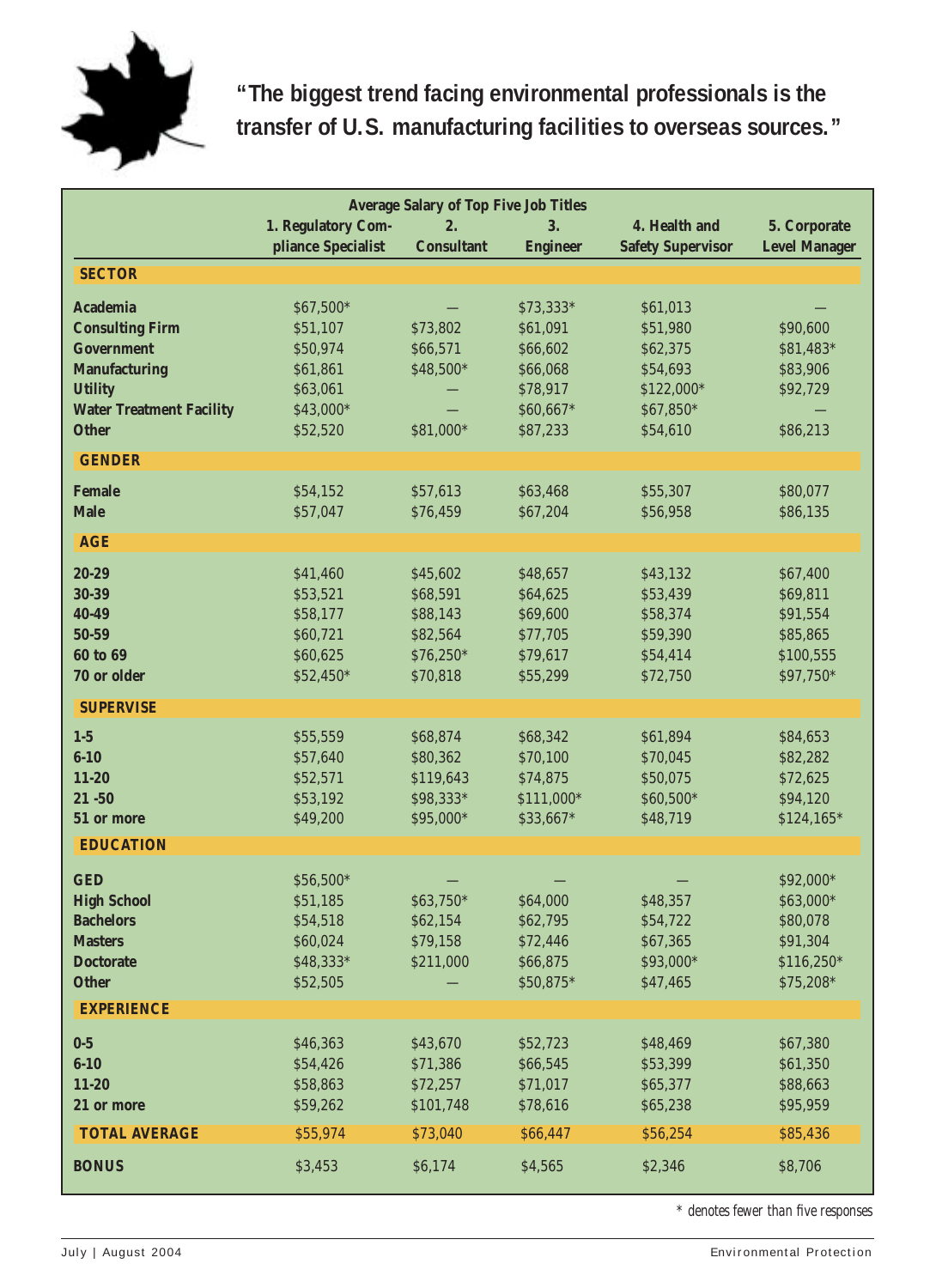other business skills and expand their capabilities are doomed to extinction."

Another respondent, a female health and safety specialist from Maryland, shared a similar viewpoint when she stated, "There are a lot of highly qualified people out there who are either barely holding on to their jobs or who are working hard to reinvent themselves to make sure what they do stays relevant to their corporate culture. Being able to wear many hats increases both your value and, in turn, your salary, no matter where you work."

Along these same lines, a male regulatory compliance specialist from Hills, Iowa, noted, "Environmental professionals need to

increase their skill sets to other areas, such as root cause analysis, process improvement, and cost minimization. In this way, salaries can rise as the individual can provide more benefit to the company."

The law of supply and demand may help professionals in this field. "Fewer individuals are choosing to make a career in the environmental field. As a result, it is likely that the salaries of existing professionals will increase due to the limited number of experienced professionals," a female engineer from Twinsburg, Ohio, said.

Some of our respondents offered pointers about emerging niches in the environmental profession that hopefully will translate into



lucrative jobs. According to a male health and safety supervisor in Paterson, N.J., "It will become increasingly important for environmental professionals to understand intra issues, such as how air pollution affects water quality and how composting operations affection air pollution...More holistic, life cycle analysis will become increasingly important."

One survey participant, a male scientist working for a consulting firm in Wausau, Wis., pointed out, "Personnel with expertise in implementing EPA's Performance Track or Project XL initiatives will be highly valued in the marketplace since the number of facilities looking into these programs is on the rise." Another respondent, a male program engineer from Spokane, Wash., suggested, "Jobs and salaries will become less valued, except if it relates to homeland security."

Focusing on a rising area of expertise, a male consultant from Huntington, N.Y., said, "Future opportunity is within the GIS field and environmental data base development." A different perspective, however, was offered by a female corporate level manager at a metal recycling facility in Jersey City, N.J., who stated, "ISO 14001 is becoming more of a requirement with nonautomotive manufacturing, and the people that know this standard are going to be needed." Another important growing career sector, according to an environmental specialist at the Kennedy Space Center in Florida, is jobs that deal with "water quality and quantity management."

The size of your company can make a difference as far as success in the environmental field. "I see a large niche opening up for smaller one- or two-person consulting firms that stress local knowledge [related to a geographical area]," observed a male corporate-level manager from Leesburg, Va. Agreeing with this outlook, a corporate-level manager from Dalton, Ga., said, "Independent consulting is the trend. Larger consulting firms find it difficult to justify their hourly rates."

Overall, our readers' feedback about the current state of environmental professionals' salaries convinces us that while many segments of the environmental market are slowing down or stagnant, other areas are growing and offering good opportunities for financial advancement.